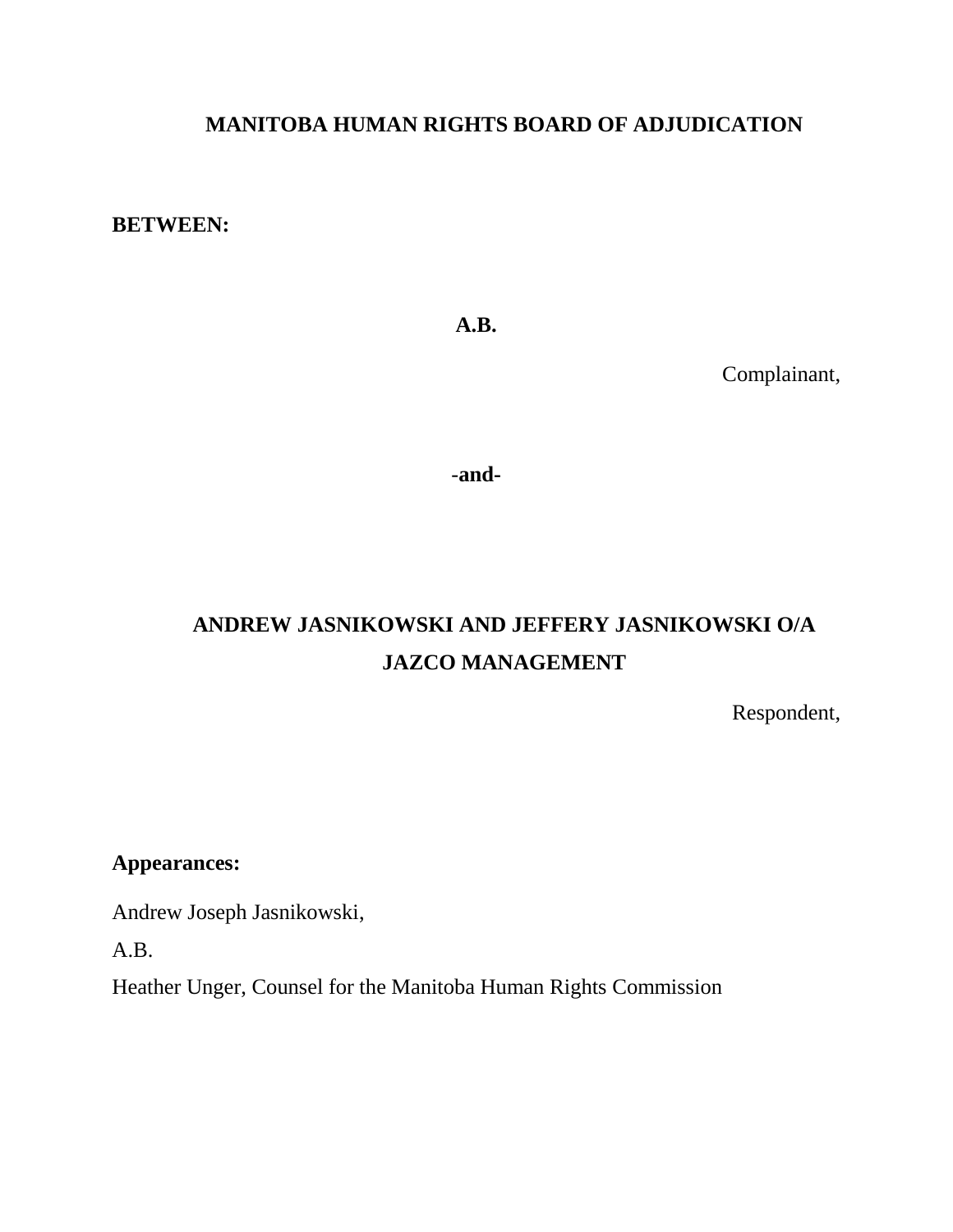### **DAN MANNING, adjudicator:**

 $\overline{a}$ 

- 1. On December 18, 2013 the Complainant, A.B.<sup>1</sup>, a 35-year-old woman, was looking for a place to live. She saw an ad on the internet for a suite that was for sublet at a Mulvey Avenue apartment building in Winnipeg. It was a onebedroom basement suite apartment. Rent was about \$620 per month. She arranged a viewing of the apartment for the following day. At the time it was a hot rental market with low vacancy. She believed that if she was the first applicant, her chances of getting the suite would be good.
- 2. The next day she went to see the apartment. She was shown the apartment by the then tenant who was seeking to sublet the suite ("the subleasing tenant"). It was an unusual looking apartment. It was a one-bedroom basement suite with pipes running along the ceiling. A.B. thought this might deter other potential applicants thus increasing her chances of getting the suite. She promptly completed the rental application and gave it to the subleasing tenant.
- 3. To understand A.B.'s perspective at the time she was completing the application you have to know a bit of her background. Like many Manitobans, A.B.'s life up to this point had not been story-book perfect. During A.B.'s childhood, her mother had bouts of mental illness. Growing up was hectic. A.B. spent a lot of

<sup>&</sup>lt;sup>1</sup> During the hearing I issued an order under s.46(3) directing the Commission to delete any information that would disclose the identity of the Complainant and to identify her by her initials, "A.B.". See the Appendix to this decision.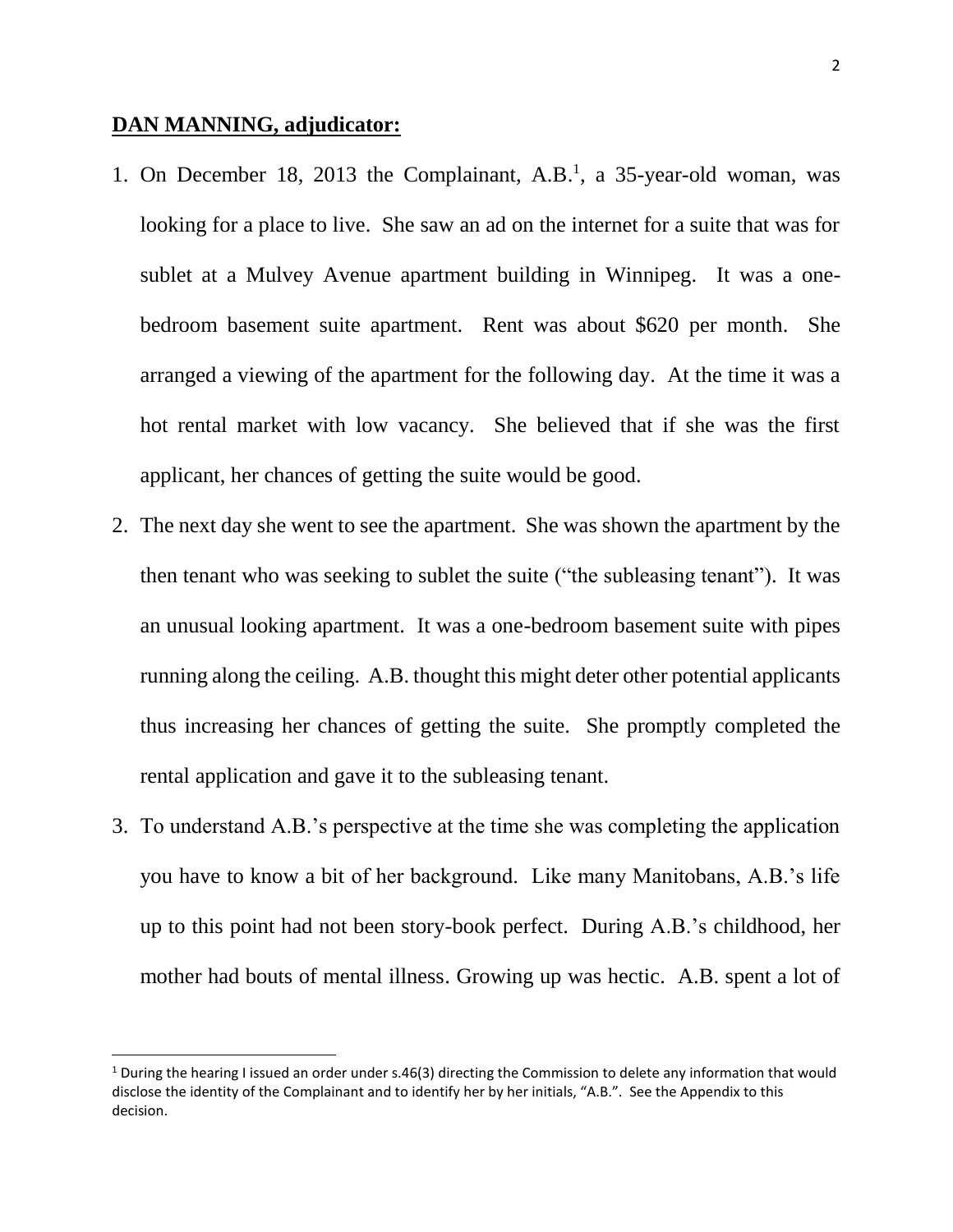time caring for her mother. Sometimes her mother's mental illness rendered her homeless. This interfered with A.B.'s childhood including her ability to complete her education.

- 4. A.B. also had mental health issues. This made it difficult for her to maintain employment. She was on social assistance and had been so for most of her adult life. She was receiving about \$1100 per month from social assistance payments at the relevant time.
- 5. The application that A.B. was required to fill out requested information regarding her present and previous employment. It asked whether she possessed a Visa, Mastercard, or American Express. It asked for details about past and present landlords. A.B. did not have any of these things. She had been staying with friends and roommates. She had not been formally a party to a lease agreement. She had not been able to maintain steady employment for years. A.B. filled everything out as best she could. She left a cheque to cover the damage deposit.
- 6. She was told by the subleasing tenant that she was the first applicant. She believed that being first meant she would be considered first. She thought she had a chance of getting this apartment. She left optimistic and hopeful.
- 7. The subleasing tenant delivered the applications at a prearranged location and Mr. Jasnikowski retrieved them on or about December 20, 2013. The subleasing tenant did not testify at the hearing.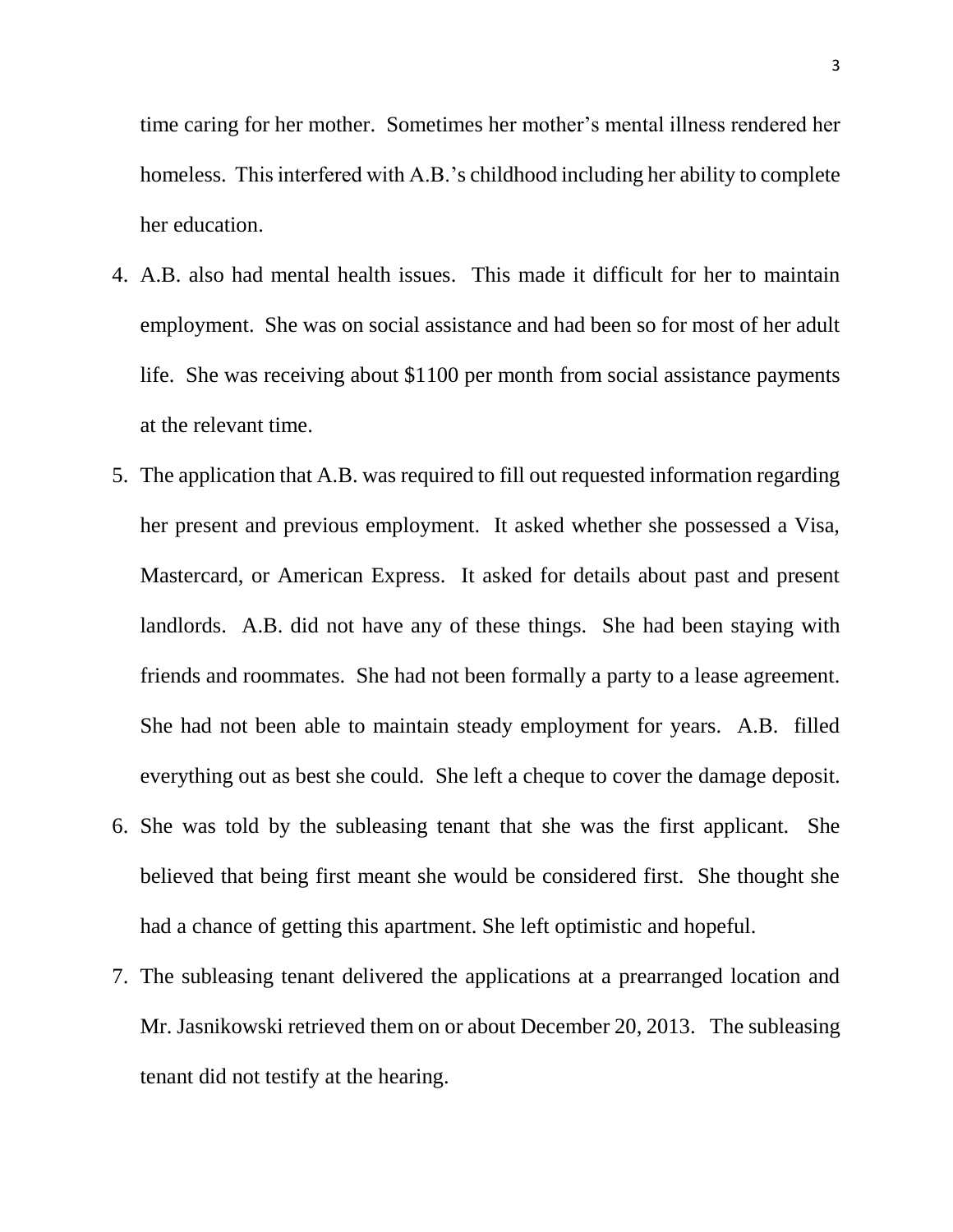- 8. On December 21, 2013, A.B. provided more information by email to the Respondent. She included references that confirmed her income and also advised that "[f]ull rent amount can be made payable from Disability/PHB direct to Jazco on the 1st of the month upon request."
- 9. On or about December 20, Mr. Jasnikowski looked at the applications. They were folded together. He could not remember seeing any indication of which application came in first, second, etc. Normally, Mr. Jasnikowski explained, he would consider each application in the order in which he received them, "first come, first served." If the first applicant did not pass muster, then he would turn to the next.
- 10.There were about ten applicants. He went through the applications. He separated them into two piles, his attention focussed on each applicant's total income. One pile was viable applicants, the other not. He determined financial viability by operation of a rent-to-income ratio. He was looking for a rent-to-income ratio of no more than 35 to 40 percent. In other words, rent should not be more than 35- 40 percent of an applicant's income. If it is, they would not be financially viable. He told us that as soon as he saw A.B.'s income level, he "knew right away that she would not meet the financial requirements." His evidence is clear that his primary basis for rejecting A.B.'s application was that she did not meet the rentto-income ratio of 35-40 percent.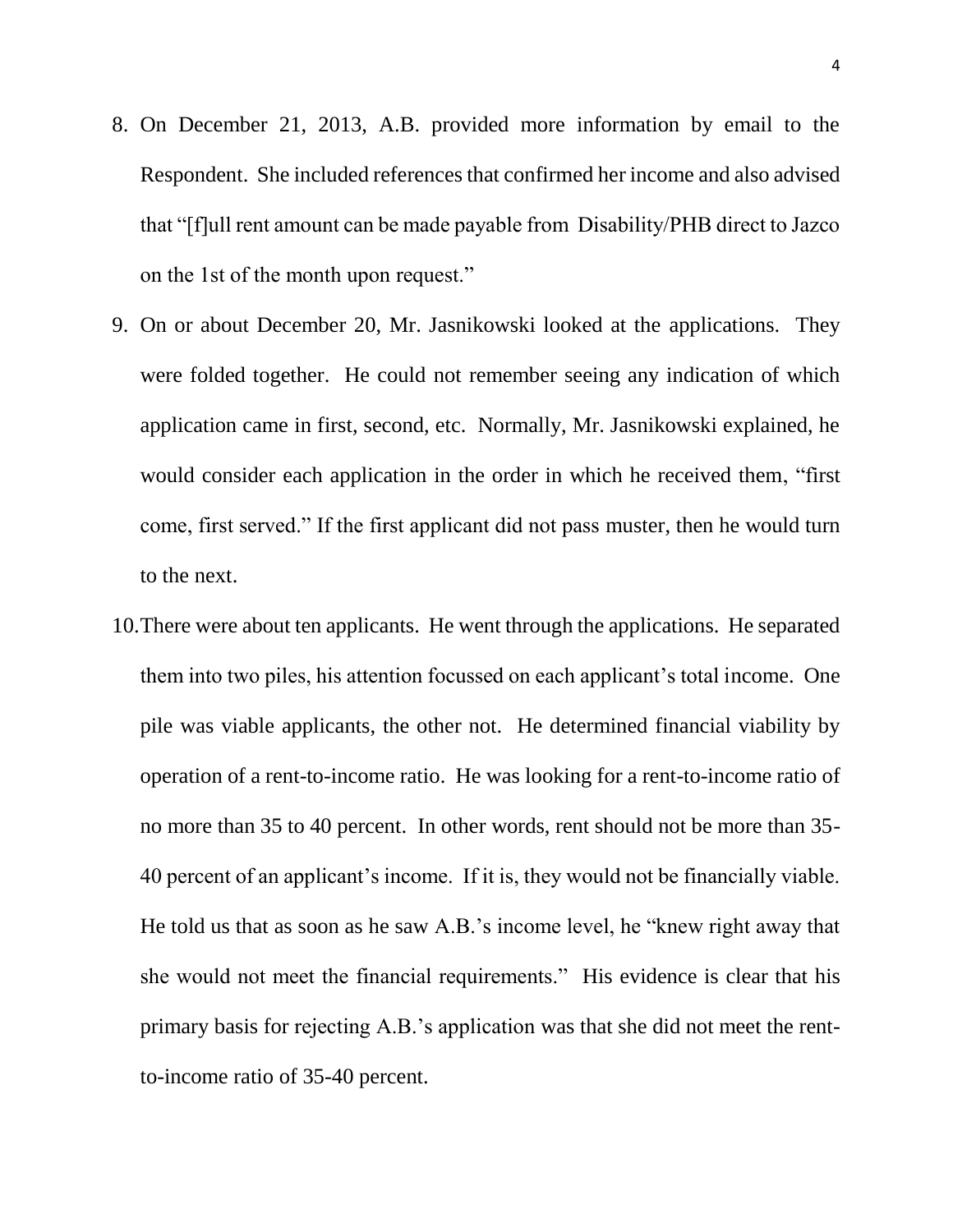- 11.In justifying the rent-to-income ratio, he explained that he would never want to put anyone in a position that their ratio was so high that they would have to make a choice between buying food or paying rent. He pointed to the budgeting guidelines of the Credit Counselling Society which indicates that housing should be 35% of ones budget. He told me that sometimes he is flexible in applying the ratio. Someone who falls outside the range might bring a co-signer or provide a co-signor application.
- 12.On December 29, A.B. sent an email to the Respondent asking if he had reviewed her application. There was no reply, so on January 2, 2014 she sent the following email to Mr. Jasznikowski:

"Hello, I applied in late December for 21-635 Mulvey and haven't heard a response. I am inquiring as to whether or not you've had a chance to look over my references and application…"

- 13.The same day the Respondent replied, "Sorry it's been rented already." The Complainant then asked, "Thank you for the reply, but may I ask why my application wasn't considered when I was the first applicant?" The Respondent replied, on January 3, "I don't rent to anyone on assistance without a co-signor application." A.B. was never advised of the co-signor requirement.
- 14.On December 31, 2014 A.B. filed a complaint alleging a contravention of section 16 of the Manitoba Human Rights Code ("Code"). She alleges that the Respondent discriminated against her in the rental of premises on the basis of her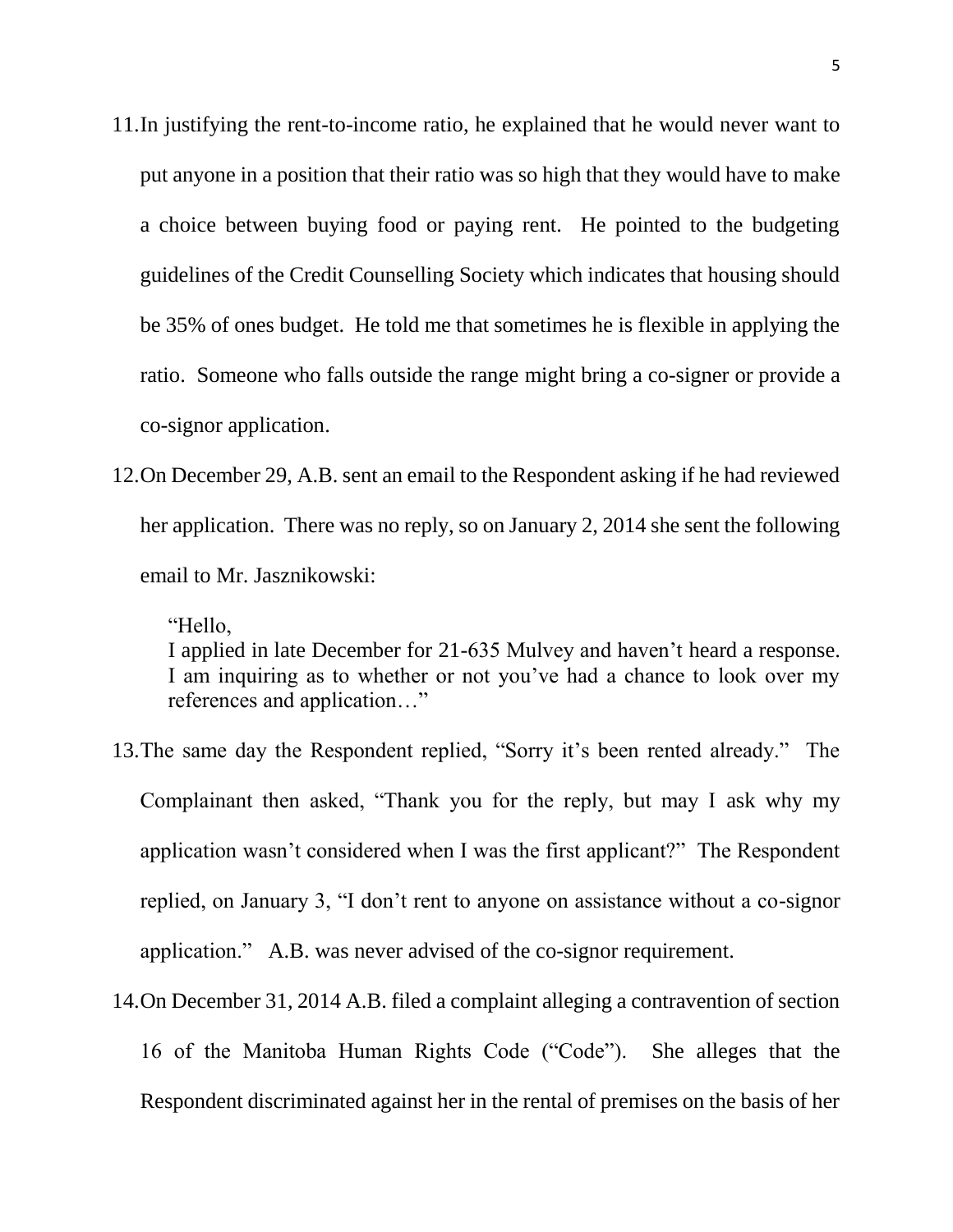source of income without *bona fide* and reasonable cause, contrary to section 16 of the *Code.*

#### **ANALYSIS**

- 15.For A.B. to make a case of discrimination she must prove that (i) she has the protected characteristic contemplated by section 9 of the Code (ii) that she has experienced an adverse impact with respect to the service; and that the protected characteristic was a factor in the adverse impact. Once a *prima facie* case has been established, the burden shifts to the Respondent to justify the conduct or practice. (See *Moore v. British Columbia (Education),* [2012] 3 SCR 360 at para. 33. ("*Moore*")
- 16.Mr. Jasnikowski relied on a flexible rent-to-income ratio as the primary guideline in determining whether a prospective applicant met the minimum income criteria. In Ontario, rent-to-income ratios applied rigidly or flexibly, and whether they are the sole or partial factor in determining minimum income criteria for an applicant have been found to contravene the *Ontario Human Rights Code*. (See *Kearney v. Bramalea Ltd. (No.2)(1989)*, 34 C.H.R.R. D/1 (Ont. Bd Inq.), upheld in *Ontario (Human Rights Commission) v. Shelter Corp*., [2001] O.J. No. 297 (paras. 34-39).
- 17. In *Sinclair v. Morris A. Hunter Investments Ltd*., [2001] O.H.R.B.I.D. No. 24, (*"Sinclair"*) the Tribunal heard expert evidence and concluded at paragraph 33: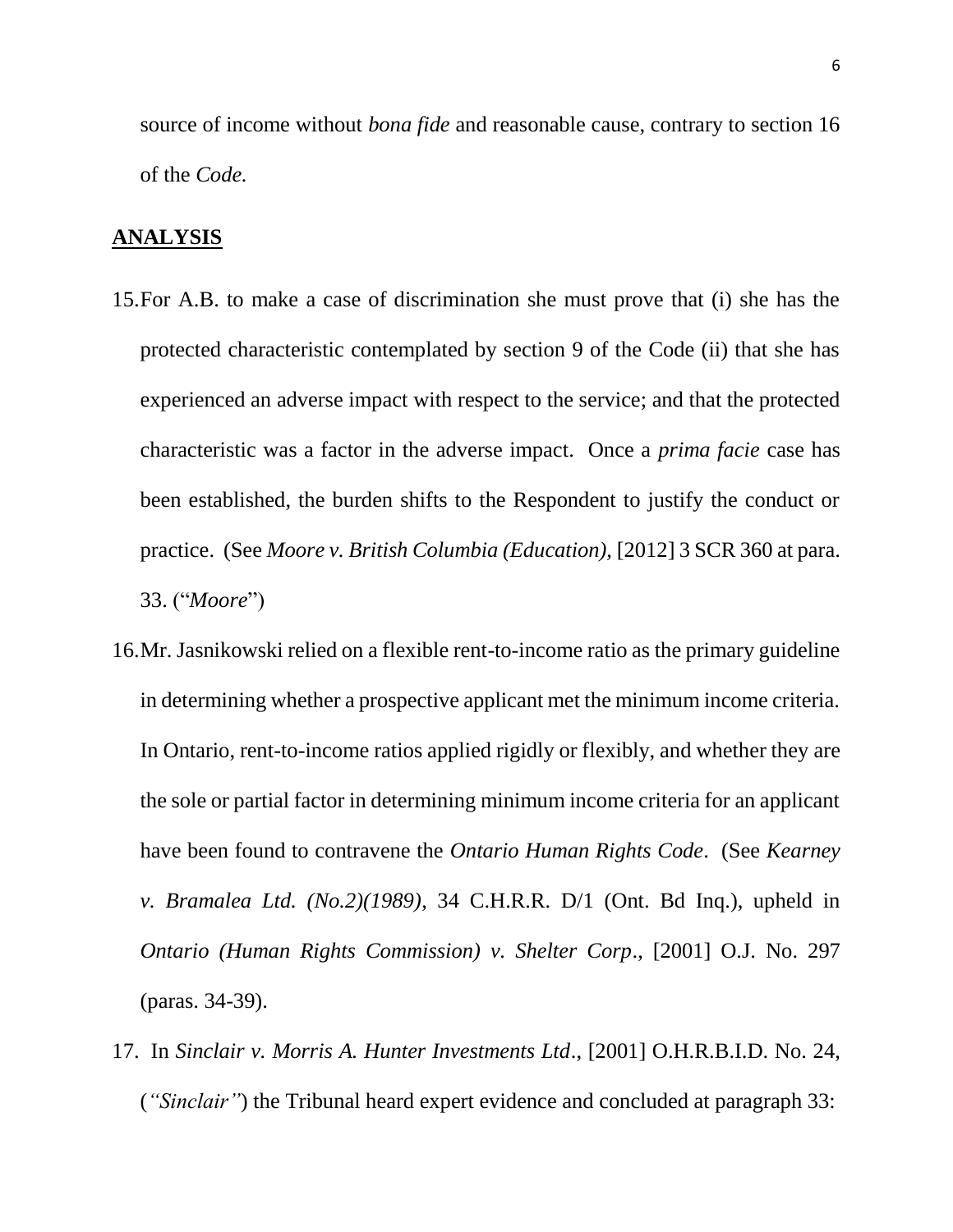"The unchallenged expert evidence in this case unequivocally supported findings that rent/income ratios: discriminate against rental applicants at least up until their middle twenties; discriminate against visible minority rental applicants; result in the creation of "ghettoized" communities of low income visible minority tenants in poor quality housing about whom prejudices and stereotypes develop and flourish; and are not reliable predictors of rental default. The expert evidence further established that, even if rent/income ratios were reliable predictors of default, losses associated with such default are not a significant factor in determining the economic viability of a landlord's rental business."

- 18.The law in Québec is similar. It is contrary to the *Québec Charter of Human Rights ("Charter"*) to summarily dismiss an applicant solely based on rent-toincome ratio. To do so violates section 10 of the *Charter* on the basis of "social condition". (see *Québec (Commission des droits de la personne) c. Whittom (re Drouin)*, [1997] J.Q. no 2328) and more recently, *Commission des droits de la personne et droits de la jeunesse c. Blanchette*, [2014] J.T.D.P.Q. no 8 (para. 80- 83) ("*Blanchette")*
- 19.Although no expert evidence was called in this case, I heard from Mr. Jasnikowski that not only did he use the rent-to-income guideline to screen applicants but that in his experience it is common for landlords to apply the rentto-income ratio when screening potential tenants. I find that by his operation of the rent-to-income guideline that the result was that anyone on social assistance would not financially qualify on their own without a co-signor. I come to that conclusion because that is effectively what he told A.B. in his January 3, 2014 email to her. I also note that the co-signor requirement was never expressly or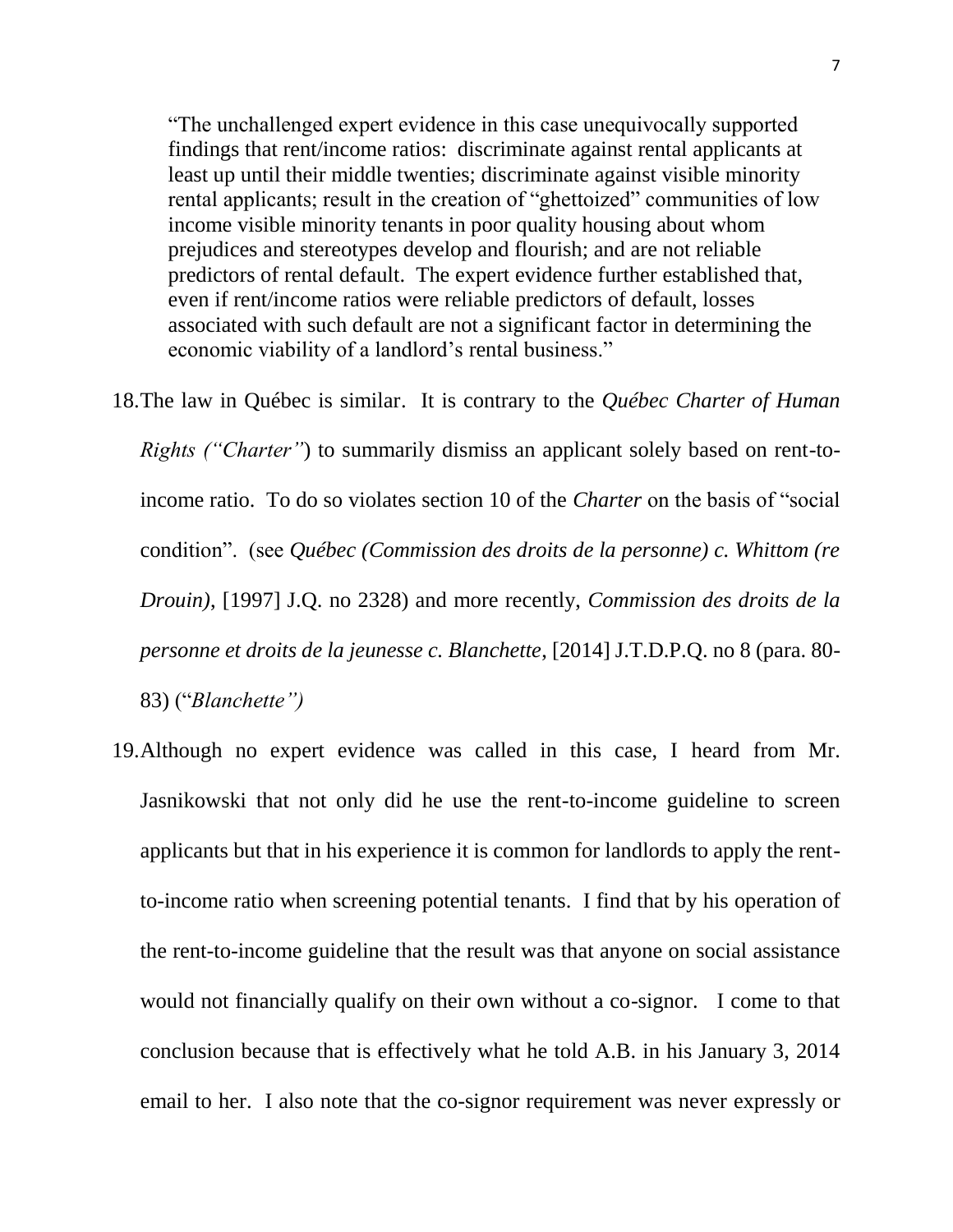impliedly communicated to A.B. during the application process nor did it form part of the Respondent's application for tenancy form.

- 20.A.B. experienced an adverse impact because her application was summarily removed from contention on financial grounds by operation of the ratio. The rent-to-income guideline used by the Respondent rendered A.B.'s application dead from the start. The fact that A.B. was on social assistance was clearly a factor in the adverse impact.
- 21.I find, therefore, on balance, that Ms. A.B. has made out a case of discrimination. She has been discriminated on based on her source of income which in this case is being on social assistance. She has experienced an adverse impact because of her being on social assistance.
- 22.The Respondent can justify discrimination if he is able to show on balance, that a *bona fide* and reasonable cause exists for the discrimination. He justifies the use of the rent-to-income guideline on the basis that a tenant should not have to choose between paying rent and buying food. The ratio prevents situations where a tenant cannot afford both. He relies on the Credit Counseling Society budgeting guidelines. Additionally, I infer from the Respondent's evidence, that it avoids situations where a tenant defaults on the lease and that the Respondent incurs financial loss.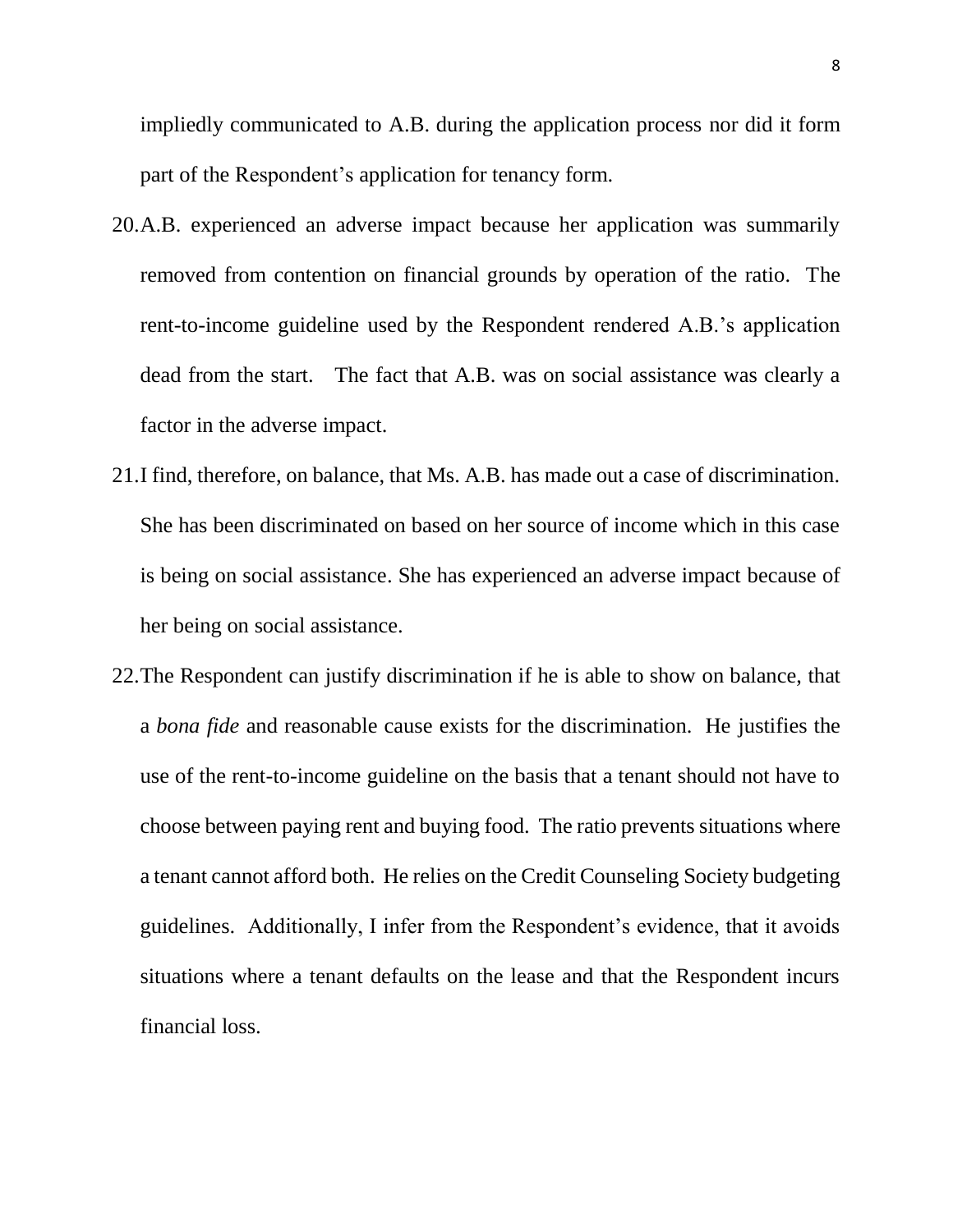23.In *British Columbia (Superintendent of Motor Vehicles) v. British Columbia (Council of Human Rights),* [1999] 3 S.C.R. 868 the Supreme Court discussed what I must consider in determining if the Respondent has met his onus. (paras. 20-22) In my view, the Respondent has not satisfied me that the ratio is reasonably necessary to accomplish his purported goal. Income declared by an applicant may not always include other means by which a person can make ends meet. For example, an applicant may structure their budget to permit them to make ends meet notwithstanding a higher rent-to-income ratio. Or, people may acquire food from friends, family or other sources that fall outside their stated income. There was also no evidence provided to me that shows a rational connection between rent-to-income ratio and the likelihood of a tenant defaulting on their lease. The Respondent has not satisfied me that the ratio is reasonably necessary to meet his purported goal.

#### **REMEDY**

24. The Commission seeks a remedial order under section  $43(2)(c)$  in the amount of \$10,000. Ms. Unger argues that this is justified because A.B. was devastated and that the action of the Respondent was "one more example of barriers being thrown up" to prevent A.B. from being considered as a prospective tenant due to her being on social assistance. The Commission argues that A.B. had done everything that could reasonably be expected of her to apply for tenancy but was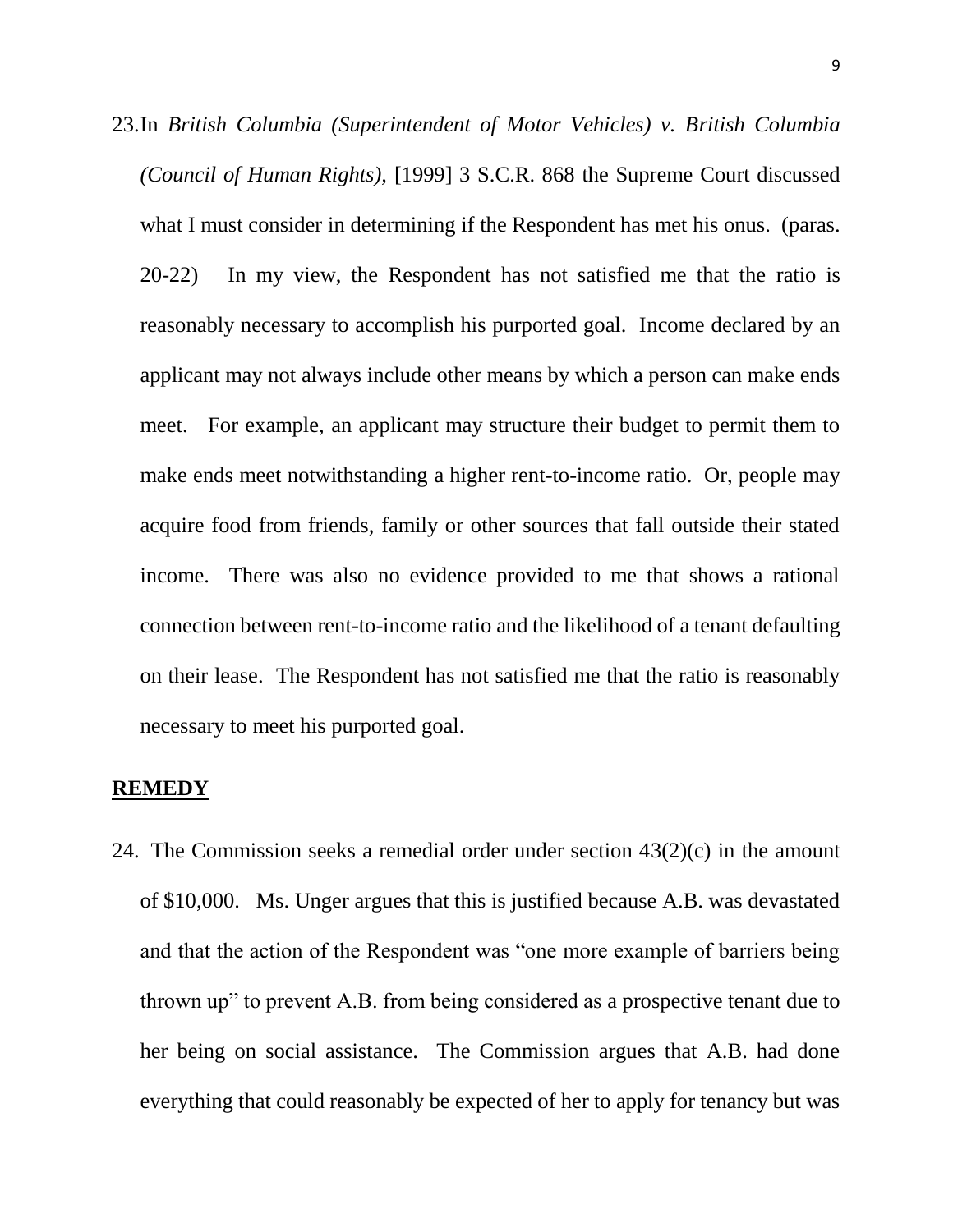rejected nonetheless based on discrimination. The Commission also suggests that an order be made under section 43(2)(a) to ensure future compliance with the *Code.*

- 25. Section 43(2)(c) authorizes monetary awards to compensate for injury to dignity, feelings or self-respect. After A.B. received the January 3 email from the Respondent, she sent an email to her mental health worker the same day. In that email A.B. wrote: "This isn't just hurting me, it's hurting everyone who's trying to get housing under similar circumstances. You mentioned yourself agencies are starting to ask for co-signers. I don't know what hope I have of getting anything with this happening all the time but maybe I can do something about it." In the hearing she testified that she believed that the discrimination she experienced by the Respondent was common-place and that "just to be denied, takes the rental market down from a very sparse market to an almost impossible market."
- 26.In arriving at a just award under section 43(2)(c) I take into account the comments of Adjudicator Sim, in *Emslie v. Doholoco Holdings Ltd,* 2014 CanLII 71723 who quoted the following two part test from *Arunachalam v. Best Buy Canada,*  2010 HRTO 1880 (CanLII) which has been adopted by other tribunals:

[52] I turn now to the relevant factors in determining the damages in a particular case. The Tribunal's jurisprudence over the two years since the new damages provision took effect has primarily applied two criteria in making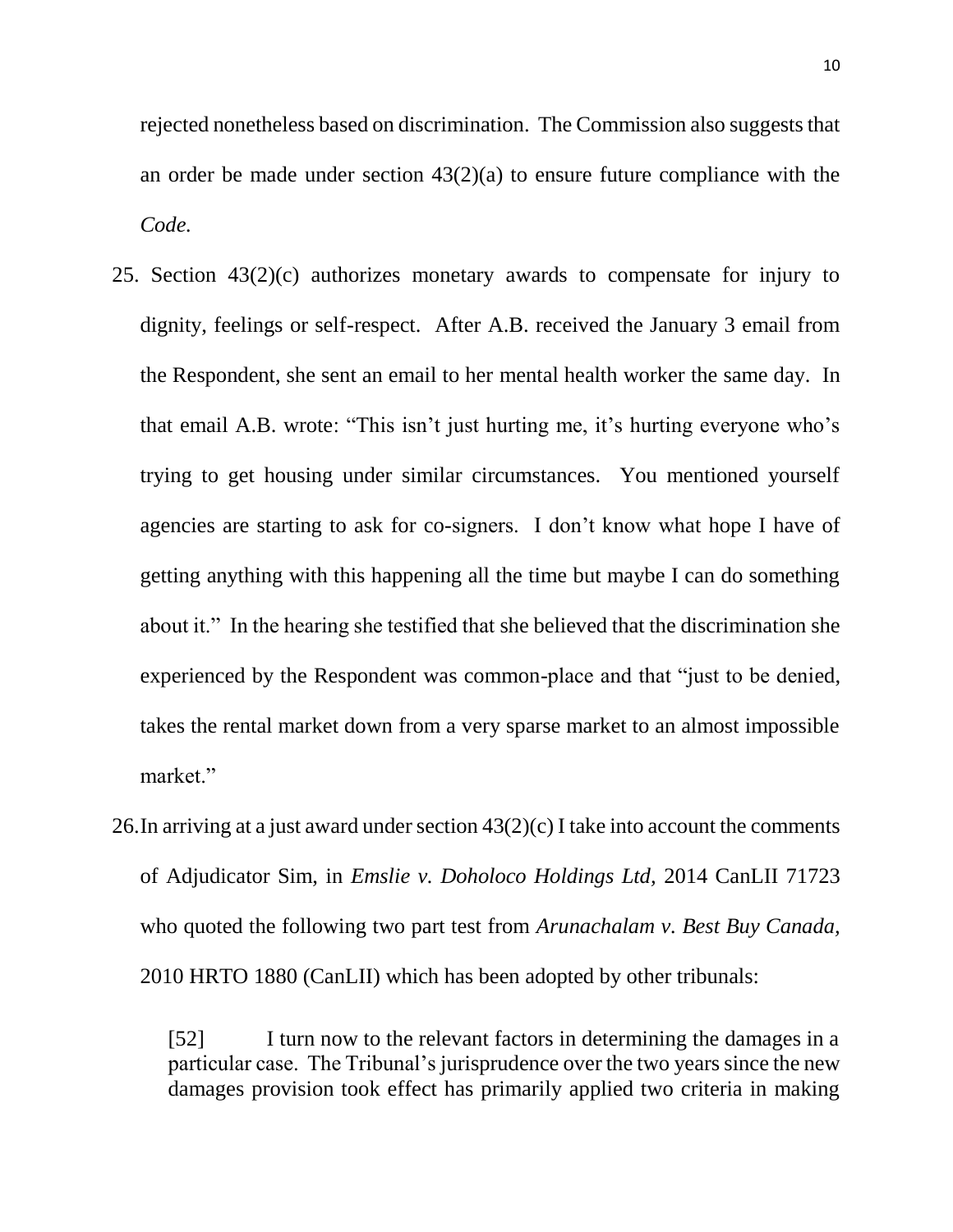the global evaluation of the appropriate damages for injury to dignity, feelings and self-respect: the objective seriousness of the conduct and the effect on the particular applicant who experienced discrimination: see, in particular, Seguin v. Great Blue Heron Charity Casino, 2009 HRTO 940 at para. 16 (CanLII).

[53] The first criterion recognizes that injury to dignity, feelings, and self respect is generally more serious depending, objectively, upon what occurred. For example, dismissal from employment for discriminatory reasons usually affects dignity more than a comment made on one occasion. Losing long-term employment because of discrimination is typically more harmful than losing a new job. The more prolonged, hurtful, and serious harassing comments are, the greater the injury to dignity, feelings and selfrespect.

[54] The second criterion recognizes the applicant's particular experience in response to the discrimination. Damages will be generally at the high end of the relevant range when the applicant has experienced particular emotional difficulties as a result of the event, and when his or her particular circumstances make the effects particularly serious. Some of the relevant considerations in relation to this factor are discussed in Sanford v. Koop, 2005 HRTO 53 (CanLII) at paras. 34-38.

- 27.In my view the appropriate award is \$4000. I take the following into account:
	- a) This was a single act of discrimination.
	- b) A.B. was hurt by the act of discrimination but many of the criteria set out in *Sanford v. Koop,* 2005 HRTO 53 at para 34-38 are absent.
	- c) The quantum should not be too low, since doing so would trivialize the importance of the *Code* by effectively creating a "license fee" to discriminate. (*Vetricek v. 642518 Canada,* 2010 HRTO 757 para. 75)
	- d) The instant case is similar to the recent 2014 decision of *Blanchette, supra.,* where the Tribunal ordered \$3,000 in compensation for injury to dignity.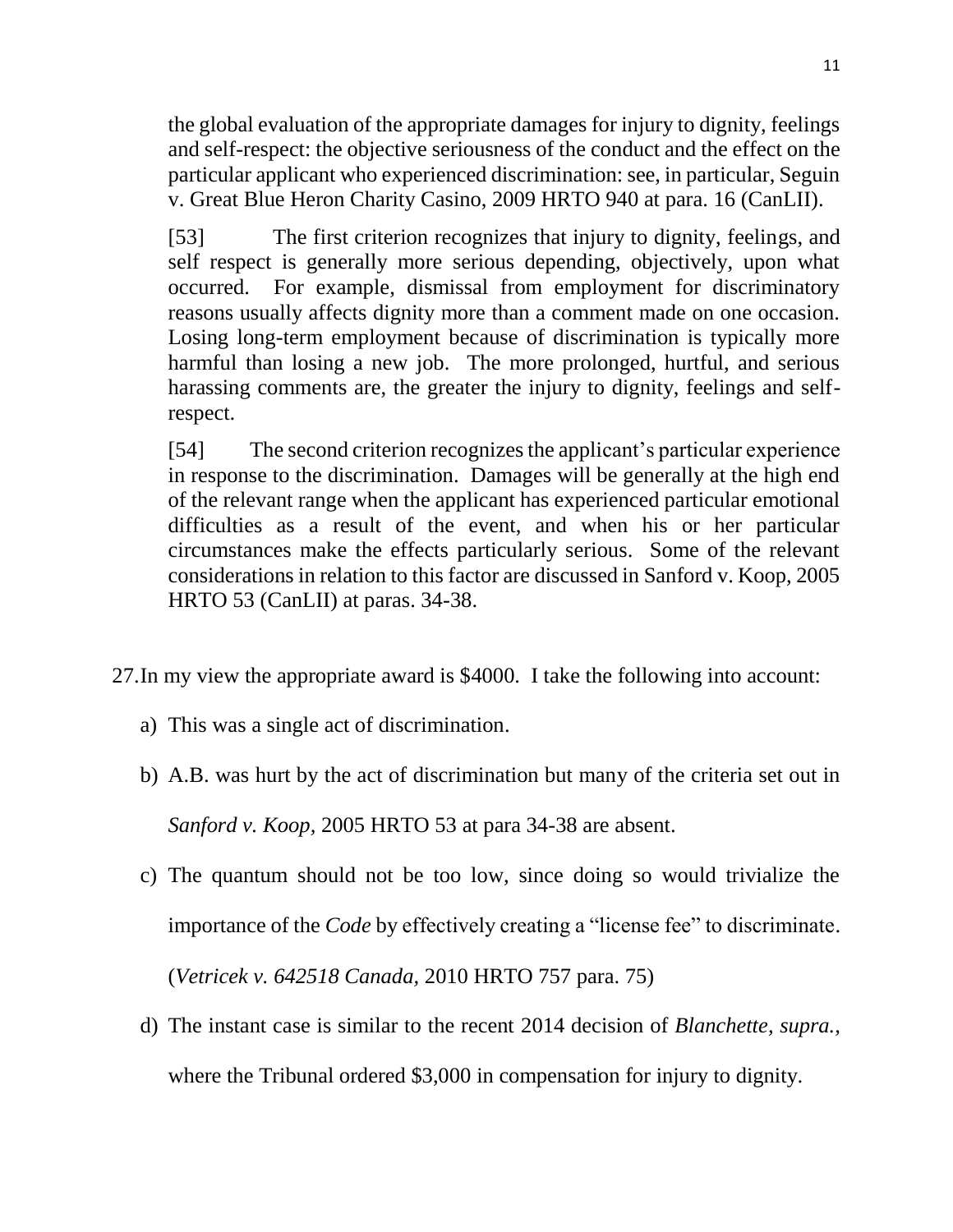28. The Respondent is ordered under section  $43(2)(a)$  to cease and desist from rejecting applications for tenancy by applying a rent-to-income ratio guideline.

## **CLOSING REMARKS**

- 29.A landlord cannot be obliged to rent to someone who does not have enough income to pay the rent. A landlord who has a reasonable apprehension of a prospective tenant's inability to pay rent has sufficient reason to justify refusal to rent. However, a landlord cannot rely on expedient and abstract criteria, such as the rent-to-income ratio, to justify refusal. Instead, a landlord must select or reject prospective tenants based on non-discriminatory criteria on an individualized basis using application forms, interviews and reference checks.
- 30.With regards to Mr. Jasnikowski, I do not believe he implemented the rent-toincome guidelines in bad faith. I believe he had no intention to contravene the *Code.* The evidence I heard from Mr. Jasnikowski and a reference letter he filed lead me to believe he is a conscientious, kind and hard-working landlord who cares about his tenants. It may be of great assistance and prevent future similar cases if the Legislature provided direction to landlords and tenants by way of regulation under the *Code.* For example, the *Ontario Human Rights Code* has a regulation which provides guidance to landlords and tenants on what are, and are not appropriate factors to consider during the application and screening process. (see *Ontario Human Rights Code* ("*Business Practices Permissible to Landlords*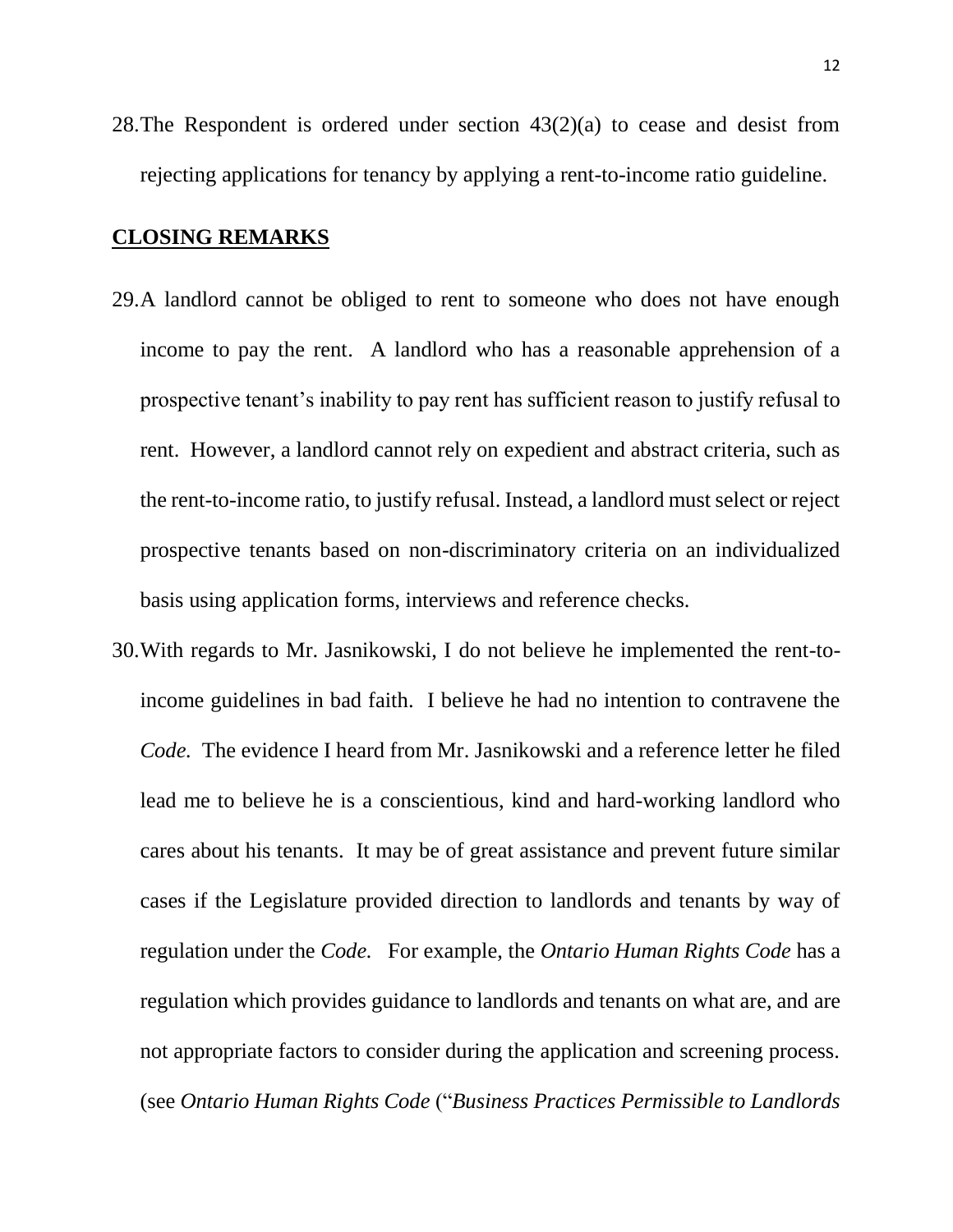*in Selecting Prospective Tenants for Residential Accommodation*", (O. Reg. 290/98))

31.I will retain jurisdiction to deal with any issues that arise from the making of this Order.

DATED: 5<sup>th</sup> day of March 2019

\_\_\_\_\_\_\_\_\_\_\_\_\_\_\_\_\_\_\_\_\_\_\_\_\_\_

**Dan Manning Adjudicator**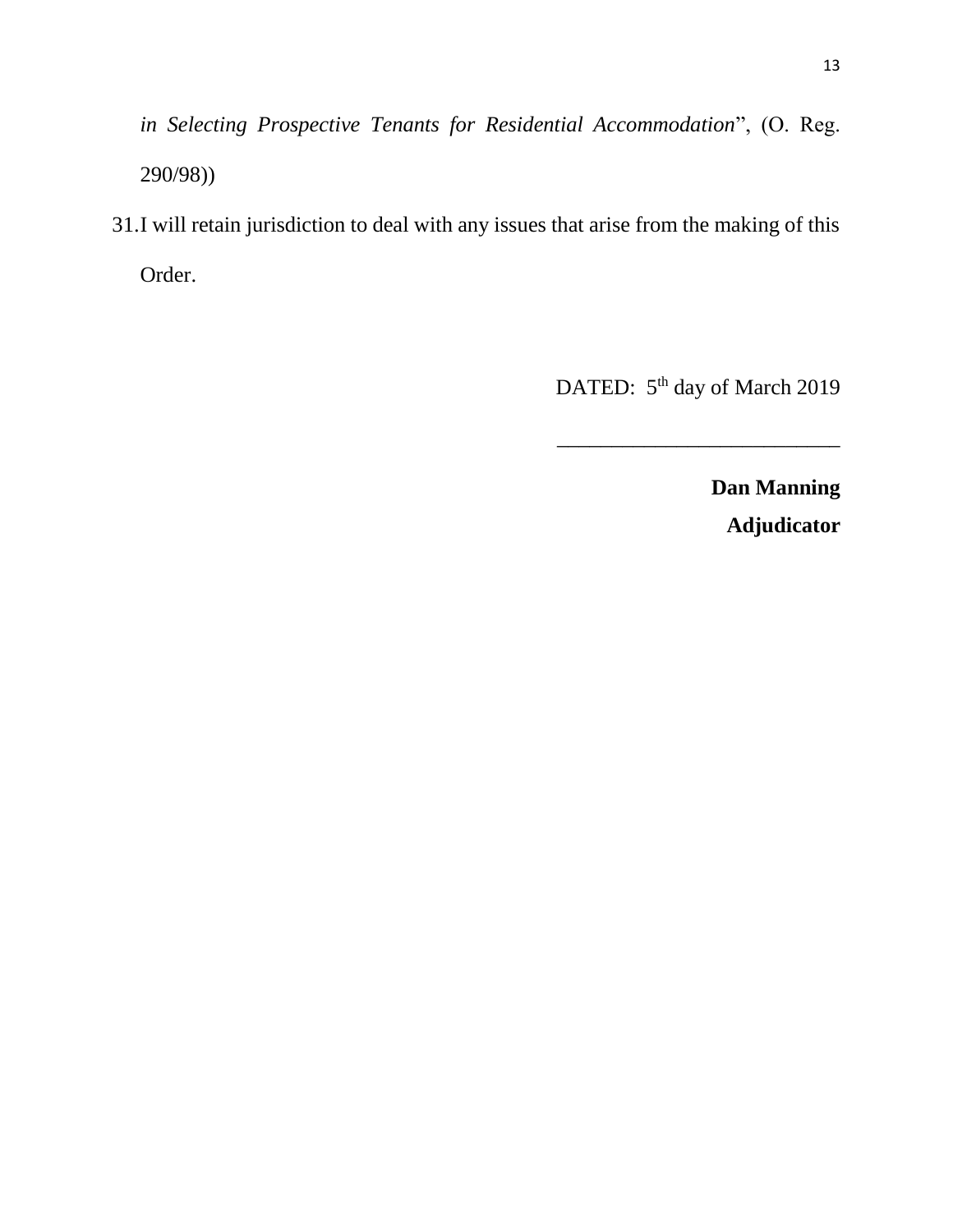## **APPENDIX**

- 32.On September 7, 2018 I issued oral reasons pursuant to section 46(3) of the *Code* directing the Complainant's name be deleted from the decision. I have replaced the Complainant's name with her initials.
- 33.In making this order I had before me the submissions of A.B. which had been sent to me in advance of the hearing which I reproduce below along with the decision of *Walmsley v. Brousseau Bros. Ltd.,* [2014] M.H.R.B.A.D. No. 105. Any identifying information contained in the Complainant's submission has been deleted.
- 34.I have taken the liberty of editing grammatical errors in reproducing my oral reasons but have not materially changed my decision.

## **Complainant's Submission**

I am formally requesting that my name not be included as a part of the public notice and the decision.

My predominant concern is that by my name becoming a matter of public record, so too would the sensitive information regarding my health and sources of income, which are included in the complaint. I believe that disclosure of my name in this case would result in undue prejudice and hardship, especially with regards to future employment, academics, and housing.

In line 1, 3 and 5 of the Complaint, I mention the PHB, or Portable Housing Benefit, as one of my sources of available rent funds. The Portable Housing Benefit is described by the Manitoba government as providing "600 low-income Manitobans who have mental health issues and unstable housing with a rent subsidy of up to \$200 per month." Additionally, on line 1, 5, and 8 of the complaint, it is indicated that EIA is one of my sources of income.

If my name is included as a part of these proceedings, anyone searching for my name as part of either rental references, employment, academic or any other reasons, would have access to these sensitive elements of my private health information, as well as knowledge of EIA as a source of my income. A public record of my being the recipient of social assistance disability benefits concerns me due to the societal stigma towards those receiving said benefits.

The publication of this decision will likely become the first or second result in an internet search for my name, the first step of any record check. My name is not common and as of June 2018 results for it are few. Searching someone's name is now a common method of obtaining information about someone before hiring them, renting to them or in other interpersonal circumstances. It should be noted that because this public record will prominently feature my name it will have a higher likelihood of appearing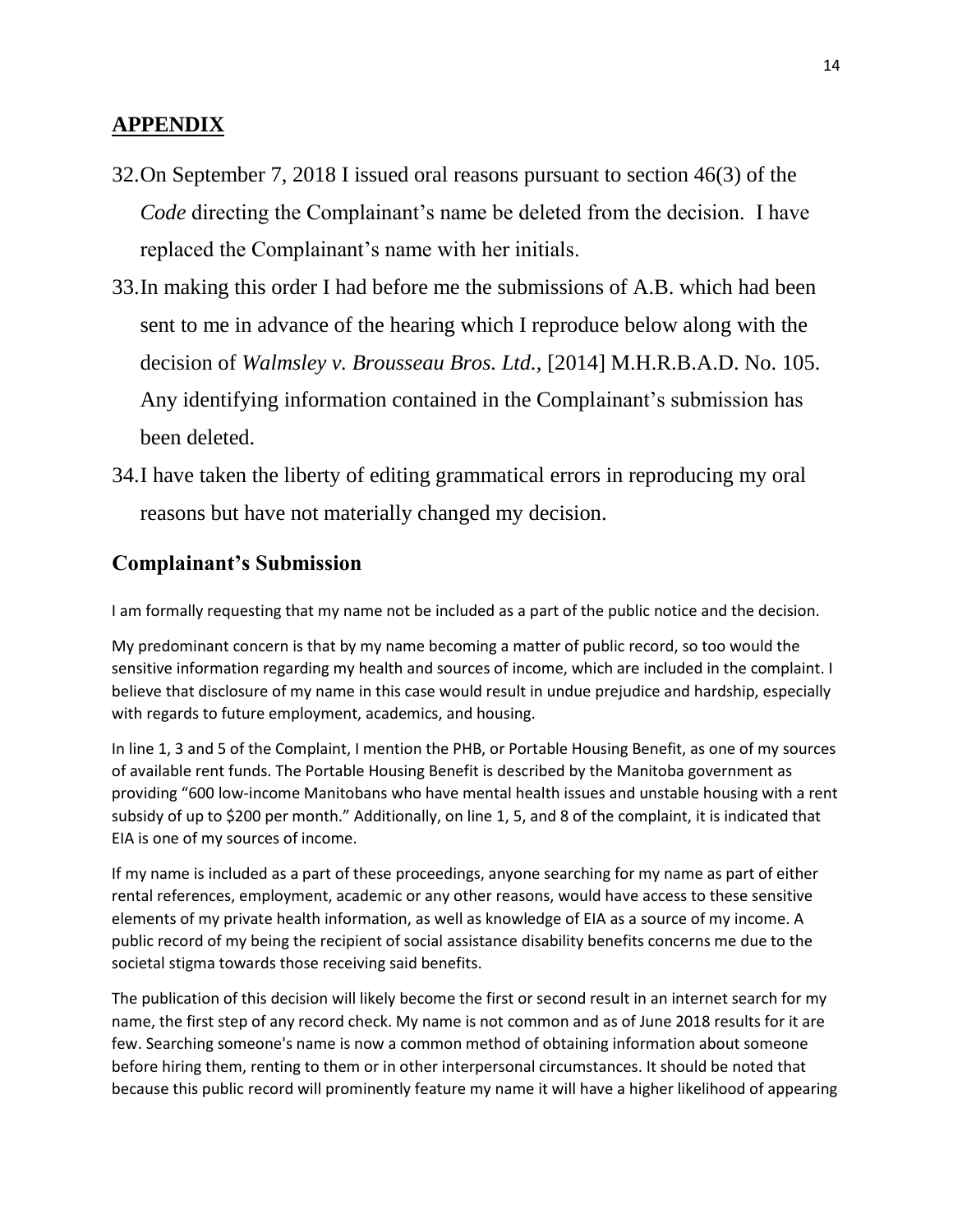in online queries at the top of the results. This public record will certainly become one of the most significant online documents to contain my personal information.

In a report from the BC Minister of Health's Advisory Council on Mental Health (Discrimination Against People with Mental Illnesses and their Families: Changing Attitudes, Opening Minds - Executive Summary and Major Recommendations 2002): "In a Canadian survey of people with mental illness, half the respondents said the area of their life most affected by discrimination was housing. They said that their experience as a psychiatric patient meant they were less likely to get an apartment lease..." This is a familiar experience for me, as I was the caregiver of a family member with a disclosed mental illness who was denied housing, due to their disclosure. It is my fear that by my name becoming record I will not have the option to choose whether to disclose my medical information, since it will be available through this public decision.

Ontario's Human Rights Commission, citing the same summary, further concludes, "People with mental health disabilities...often lack access to adequate, affordable supportive housing. Housing problems may intersect with experiences with poverty and with other *Code* grounds, such as receipt of social assistance, sex, race, age and family status." In my experience, it has been very difficult to find housing that accepts EIA Disability funds as an acceptable source of income. Further disclosure of my mental health status is likely only to exacerbate these circumstances.

My personal experiences are not unusual as Corrigan (2003) noted: "...research has shown that persons are less willing to hire, offer jobs, or rent apartments to those with a mental illness." Additionally, Corrigan (2003) goes on to state, "More generally, there is a tendency towards social avoidance (or, social distance) – the desire to not interact with people with mental illness." I can confirm these social tendencies from my own experience when I used to disclose this information, both privately and professionally. Disclosure of my own health has lead to people refusing to interact with me, become suddenly distant and cold, or begin interacting with me in a patronizing or infantilizing manner.

This information being available as part of the public decision concerns me as someone working towards a career in academics, where my personal history will become essential to me achieving funding, networking and securing professional opportunities. Currently, it is challenging to rent a safe, clean, affordable place in Winnipeg, especially for someone with a stigmatized source of income. This situation is further exacerbated by a 1% vacancy rate, a small rental agency network and a market that allows unregulated Kijiji ads from sublets and landlords that state a requirement for renters to be employed before renting. Buildings that accept EIA/Disability are so rare that they advertise themselves as "EIA friendly". A landlord even ripped an application out of my hand during a showing of a suite when I mentioned my source of income. This decision being publicly available is likely to make it even more challenging to rent in the future, regardless of my strong references, good credit and ability to pay.

In light of the stigmatization of mental health diagnoses and the current challenges of renting in Winnipeg as both a low income renter and someone with EIA Disability, I believe the inclusion of my name along my essential personal history in the publication of this decision would result in undue prejudice and hardship. I respectfully request that my name not be part of these proceedings and that in the place of my name, my initials A.B. be used.

Thank you for your time and consideration,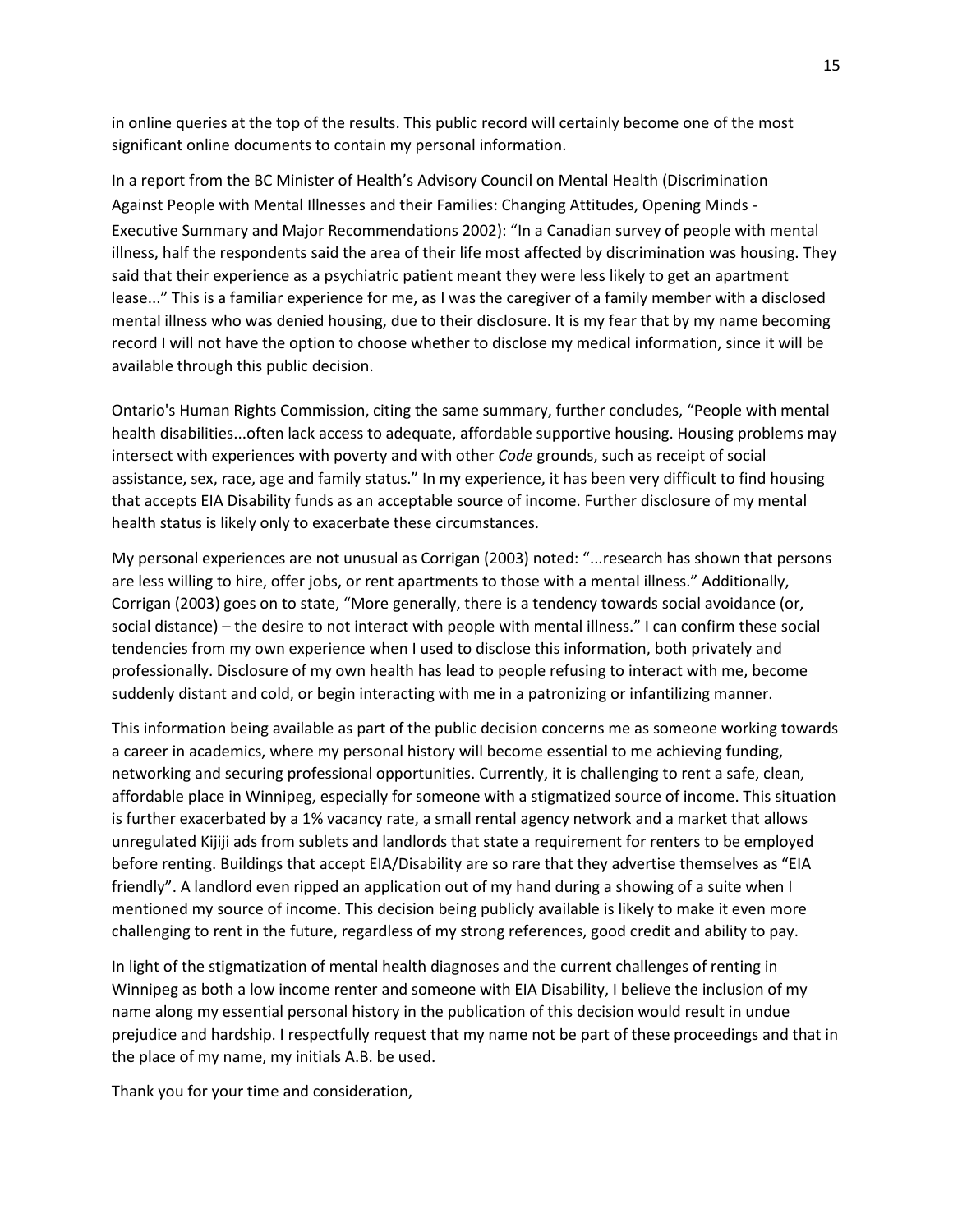#### "A.B."

Citations:

Human rights and mental health research and policy consultation paper – Discrimination and rental housing. (2011, January 22). Retrieved June 10, 2018, fro[m http://www.ohrc.on.ca/en/human](http://www.ohrc.on.ca/en/human-rights-and-mental-health-research-and-policy-consultation-paper/5-discrimination-and-rental-housing)[rightsand-mental-health-research-and-policy-consultation-paper/5-discrimination-and-rental-housing](http://www.ohrc.on.ca/en/human-rights-and-mental-health-research-and-policy-consultation-paper/5-discrimination-and-rental-housing)

Province of British Columbia – Ministry of Health. (2002, May 8). *Discrimination Against People with Mental Illnesses and their Families: Changing Attitudes, Opening Minds.* Retrieved June 10, 2018, from [https://www.health.gov.bc.ca/library/publications/year/2002/discrimination-against-people](https://www.health.gov.bc.ca/library/publications/year/2002/discrimination-against-people-with-mental-illnesses-and-their-families.pdf)[withmental-illnesses-and-their-families.pdf](https://www.health.gov.bc.ca/library/publications/year/2002/discrimination-against-people-with-mental-illnesses-and-their-families.pdf)

Corrigan, P., Markowitz, F. E., Watson, A., Rowan, D., & Kubiak, M. (june 2003). An Attribution Model of Public Discrimination Towards Persons with Mental Illness. Journal of Health and Social Behavior, 44(2), 162-179. doi:10.2307/1519806

#### Annotated Footnotes:

Current example listing for an EIA friendly building, note the text which states "EIA Friendly": [https://www.kijiji.ca/v-bachelor-studio-apartments-condos/winnipeg/bachelor-west-end-close-to-uofw](https://www.kijiji.ca/v-bachelor-studio-apartments-condos/winnipeg/bachelor-west-end-close-to-uofw-%20and-hsc/1361326702?enableSearchNavigationFlag=true)[and-hsc/1361326702?enableSearchNavigationFlag=true](https://www.kijiji.ca/v-bachelor-studio-apartments-condos/winnipeg/bachelor-west-end-close-to-uofw-%20and-hsc/1361326702?enableSearchNavigationFlag=true)

Current example of a listing that requires permanent employment from the renter: [https://www.kijiji.ca/v-1-bedroom-apartments-condos/winnipeg/newley-renovated-1-and-2](https://www.kijiji.ca/v-1-bedroom-apartments-condos/winnipeg/newley-renovated-1-and-2-bedroom-apartment-for-rent/1353487480?enableSearchNavigationFlag=true) [bedroomapartment-for-rent/1353487480?enableSearchNavigationFlag=true](https://www.kijiji.ca/v-1-bedroom-apartments-condos/winnipeg/newley-renovated-1-and-2-bedroom-apartment-for-rent/1353487480?enableSearchNavigationFlag=true)

## **Oral Reasons:**

## THE ADJUDICATOR:

I want to deal with the application under 46(3) to delete any information that discloses the identity of a party or witness at the hearing. It's an application of course by the complainant to have her name not disclosed as part of these proceedings. I am going to give oral reasons right now. I do not need to hear from the Commission. I have taken into consideration the information that was provided to me by the complainant by an email on the  $14<sup>th</sup>$  of June 2018 at 3:41. In it she raises concerns about sensitive information regarding her health and sources of